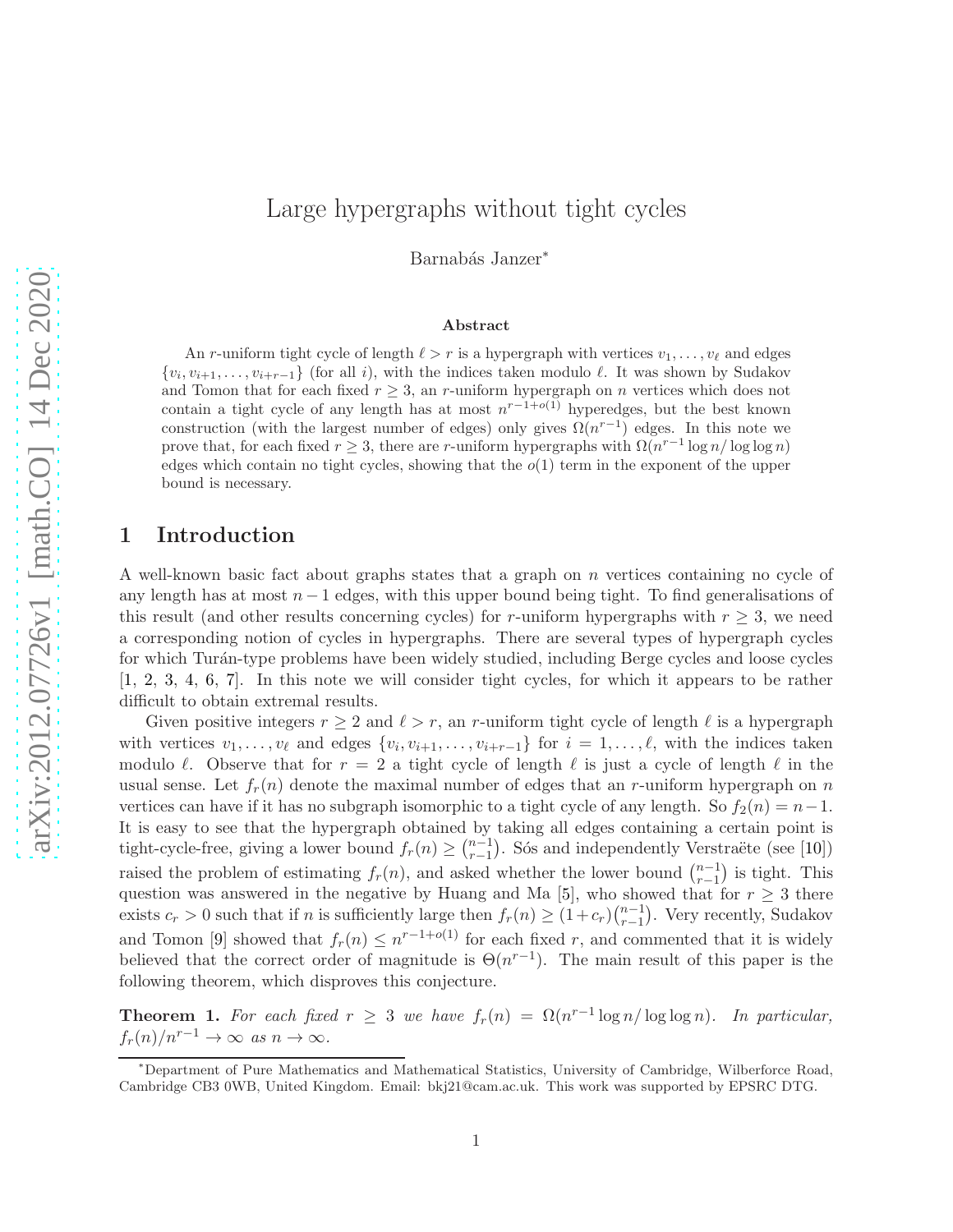The upper bound of Sudakov and Tomon [\[9\]](#page-3-1) is  $n^{r-1}e^{c_r\sqrt{\log n}}$ , although they remark that it might be possible to use their approach to get an upper bound of  $n^{r-1}(\log n)^{O(1)}$ .

Concerning tight cycles of a given length, we mention the following interesting problem of Conlon (see [\[8\]](#page-2-7)), which remains open.

Question 2 (Conlon). *Given*  $r \geq 3$ , *does there exist some*  $c = c(r)$  *constant such that whenever* ℓ > r *and* ℓ *is divisible by* r *then any* r*-uniform hypergraph on* n *vertices which does not contain a tight cycle of length*  $\ell$  *has at most*  $O(n^{r-1+c/\ell})$  *edges?* 

Note that we need the assumption that  $\ell$  is divisible by r, otherwise a complete r-uniform r-partite hypergraph has no tight cycle of length  $\ell$  and has  $\Theta(n^r)$  edges.

## 2 Proof of our result

The key observation for our construction is the following lemma.

<span id="page-1-0"></span>**Lemma 3.** Assume that  $n, k, t$  are positive integers and  $G_1, \ldots, G_t$  are edge-disjoint subgraphs *of*  $K_{n,n}$  *such that no*  $G_i$  *contains a cycle of length at most 2k. Assume furthermore that*  $kt \leq n$ *. Then there is a tight-cycle-free* 3*-partite* 3*-uniform hypergraph on at most* 3n *vertices having*  $k\sum_{i=1}^t |E(G_i)|$  *hyperedges.* 

**Proof.** Let the two vertex classes of  $K_{n,n}$  be X and Y, and let  $Z = [t] \times [k]$ . (As usual,  $[m]$ denotes  $\{1, \ldots, m\}$ .) Our 3-uniform hypergraph has vertex classes  $X, Y, Z$  and hyperedges

 $\{\{x, y, z\} : x \in X, y \in Y, z \in Z, z = (i, s) \text{ for some } i \in [t] \text{ and } s \in [k], \text{ and } \{x, y\} \in E(G_i)\}.$ 

In other words, for each  $G_i$  we add k new vertices (denoted  $(i, s)$  for  $s = 1, \ldots, k$ ), and we replace each edge of  $G_i$  by the k hyperedges obtained by adding one of the new vertices corresponding to  $G_i$  to the edge.

We need to show that our hypergraph contains no tight cycles. Since our hypergraph is 3-partite, it is easy to see that any tight cycle is of the form  $x_1y_1z_1x_2y_2z_2...x_\ell y_\ell z_\ell$  (for some  $\ell \geq 2$  positive integer) with  $x_j \in X, y_j \in Y, z_j \in Z$  for all j. Assume that  $z_1 = (i, s_1)$ . Then  ${x_1, y_1}, {y_1, x_2}, {x_2, y_2} \in E(G_i)$ . But  ${x_2, y_2} \in E(G_i)$  implies that  $z_2$  must be of the form  $(i, s_2)$  for some  $s_2$ . Repeating this argument, we deduce that there are  $s_j \in [k]$  such that  $z_j =$  $(i, s_j)$  for all j, and  $x_j y_j, y_j x_{j+1} \in E(G_i)$  for all j (with the indices taken mod  $\ell$ ). Hence  $x_1y_1x_2y_2...x_\ell y_\ell$  is a cycle in  $G_i$ , giving  $\ell > k$ . But the vertices  $z_j = (i, s_j)$   $(j = 1, ..., \ell)$  must all be distinct, and there are k possible values for the second coordinate, giving  $\ell \leq k$ . We get a contradiction, giving the result. □

We mention that Lemma [3](#page-1-0) can be generalised to give  $(r + r')$ -uniform tight-cycle-free hypergraphs if we have edge-disjoint r-uniform hypergraphs  $G_1, \ldots, G_t$  not containing tight cycles of length at most rk and edge-disjoint r'-uniform hypergraphs  $H_1, \ldots, H_t$  not containing tight cycles of length more than r'k. Indeed, we can take all edges  $e \cup f$  with  $e \in E(G_i)$ ,  $f \in E(H_i)$ for some *i*. (Then Lemma [3](#page-1-0) may be viewed as the special case  $r = 2, r' = 1$ .)

<span id="page-1-1"></span>**Lemma 4.** *There exists*  $\alpha > 0$  *such that whenever*  $k \leq \alpha \log n / \log \log n$  *then we can find edgedisjoint subgraphs*  $G_1, \ldots, G_t$  *of*  $K_{n,n}$  *with*  $t = \lfloor n/k \rfloor$  *such that no*  $G_i$  *contains a cycle of length at most 2k, and*  $\sum_{i=1}^{t} |E(G_i)| = (1 - o(1))n^2$ .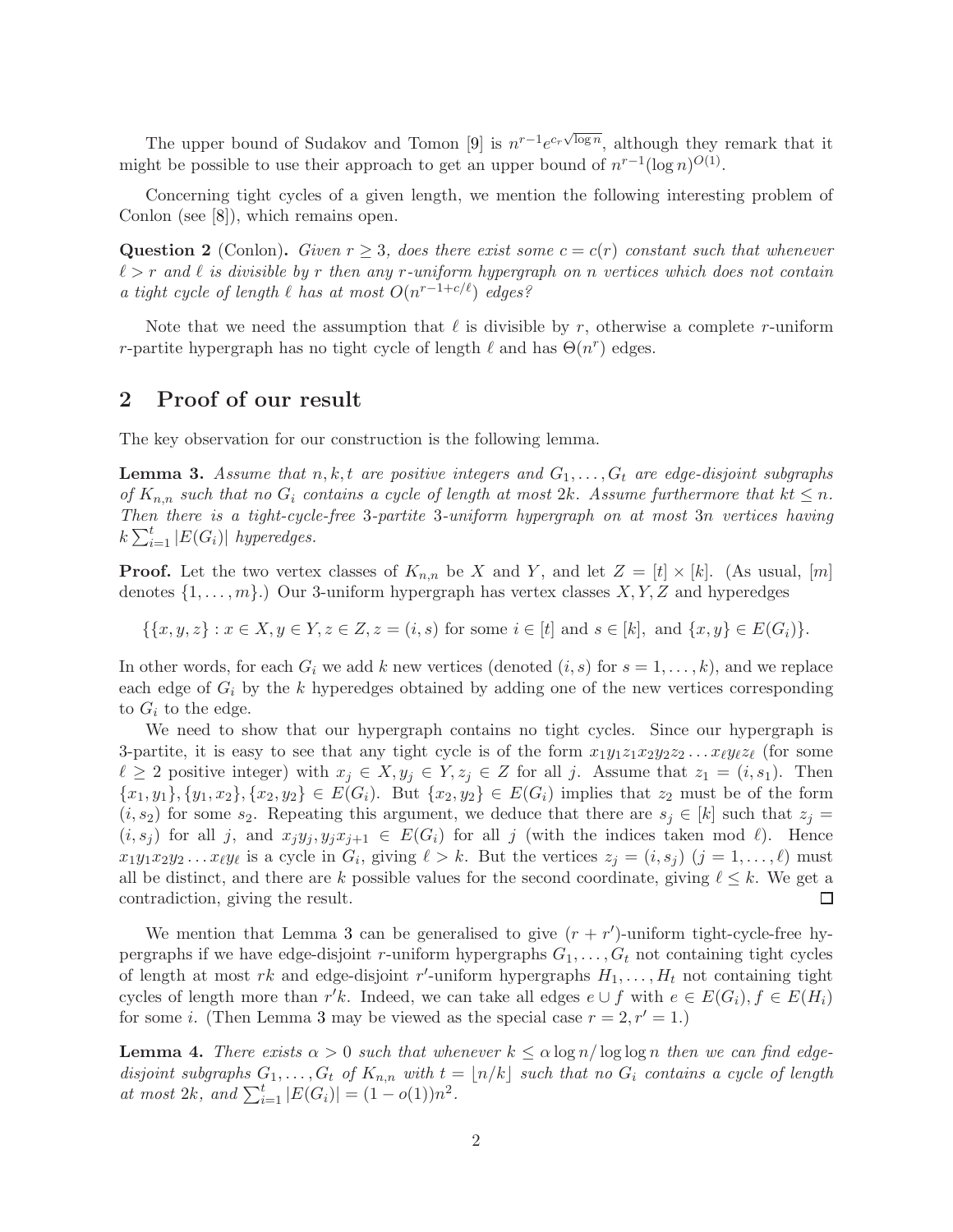Proof. It is well-known (and can be proved by a standard probabilistic argument) that there are constants  $\beta$ ,  $c > 0$  such that if n is sufficiently large and  $k \leq \beta \log n$  then there exists a subgraph H of  $K_{n,n}$  which has no cycle of length at most 2k and has  $|E(H)| \geq n^{1+c/k}$ . We randomly and independently pick copies  $H_1, \ldots, H_t$  of H in  $K_{n,n}$ . Let  $G_1 = H_1$  and  $E(G_i) = E(H_i) \setminus \bigcup_{j=1}^{i-1} E(H_j)$ for  $i \geq 2$ . Then certainly the  $G_i$  are edge-disjoint and no  $G_i$  contains a cycle of length at most 2k. Furthermore, the probability that a given edge is not contained in any  $H_i$  is

$$
(1 - |E(H)|/n^2)^t \le \exp(-|E(H)|t/n^2) \le \exp(-n^{1+c/k} \lfloor n/k \rfloor/n^2) = \exp(-n^{c/k}/k(1+o(1))).
$$

This is  $o(1)$  as long as  $k \le \alpha \log n / \log \log n$  for some constant  $\alpha > 0$ . Therefore the expected value of  $\left|\bigcup_{i=1}^t E(H_i)\right|$  is  $(1 - o(1))n^2$ . Since  $\sum_{i=1}^t |E(G_i)| = \left|\bigcup_{i=1}^t E(H_i)\right|$ , the result follows.

**Proof of Theorem [1.](#page-0-0)** First consider the case  $r = 3$  $r = 3$ . Lemma [4](#page-1-1) and Lemma 3 together show that if  $k \le \alpha \log n / \log \log n$  then there is a tight-cycle-free 3-partite 3-uniform hypergraph on 3n vertices with  $(1 - o(1))kn^2$  edges. This shows  $f_3(n) = \Omega(n^2 \log n / \log \log n)$ , as claimed.

For  $r \geq 4$ , observe that  $f_r(2n) \geq f_{r-1}(n)n$ . Indeed, if H is an  $(r-1)$ -uniform tight-cycle-free hypergraph on n vertices, then we can construct a tight-cycle-free r-uniform hypergraph  $H'$  on 2n vertices with  $n|E(H)|$  edges as follows. The vertex set of H' is the disjoint union of  $[n]$  and the vertex set  $V(H)$  of H, and the edges are  $e \cup \{i\}$  with  $e \in E(H)$  and  $i \in [n]$ . Then any tight cycle in H' must be of the form  $v_1v_2 \ldots v_{\ell r}$  with  $v_i \in V(H)$  if i is not a multiple of r and  $v_i \in [n]$ if i is a multiple of r. But then we get a tight cycle  $v_1v_2 \ldots v_{r-1}v_{r+1}v_{r+2} \ldots v_{2r-1}v_{2r+1} \ldots v_{\ell r-1}$ in H by removing each vertex from  $[n]$  from this cycle. This is a contradiction, so H' contains no tight cycles. The result follows. □

### <span id="page-2-0"></span>References

- <span id="page-2-1"></span>[1] B. Bollob´as and E. Gy˝ori. Pentagons vs. triangles. *Discrete Mathematics*, 308(19):4332–4336, 2008.
- [2] Z. Füredi and T. Jiang. Hypergraph Turán numbers of linear cycles. *Journal of Combinatorial Theory, Series A*, 123(1):252–270, 2014.
- <span id="page-2-2"></span>[3] E. Gy˝ori. Triangle-free hypergraphs. *Combinatorics, Probability and Computing*, 15(1- 2):185–191, 2006.
- <span id="page-2-3"></span>[4] E. Gy˝ori and N. Lemons. Hypergraphs with no cycle of a given length. *Combinatorics, Probability and Computing*, 21(1-2):193, 2012.
- <span id="page-2-6"></span>[5] H. Huang and J. Ma. On tight cycles in hypergraphs. *SIAM Journal on Discrete Mathematics*, 33(1):230–237, 2019.
- <span id="page-2-4"></span>[6] T. Jiang and J. Ma. Cycles of given lengths in hypergraphs. *Journal of Combinatorial Theory, Series B*, 133:54–77, 2018.
- <span id="page-2-7"></span><span id="page-2-5"></span>[7] A. Kostochka, D. Mubayi, and J. Verstraëte. Turán problems and shadows I: Paths and cycles. *Journal of Combinatorial Theory, Series A*, 129:57–79, 2015.
- [8] D. Mubayi, O. Pikhurko, and B. Sudakov. Hypergraph Turán problem: Some open questions, 2011.